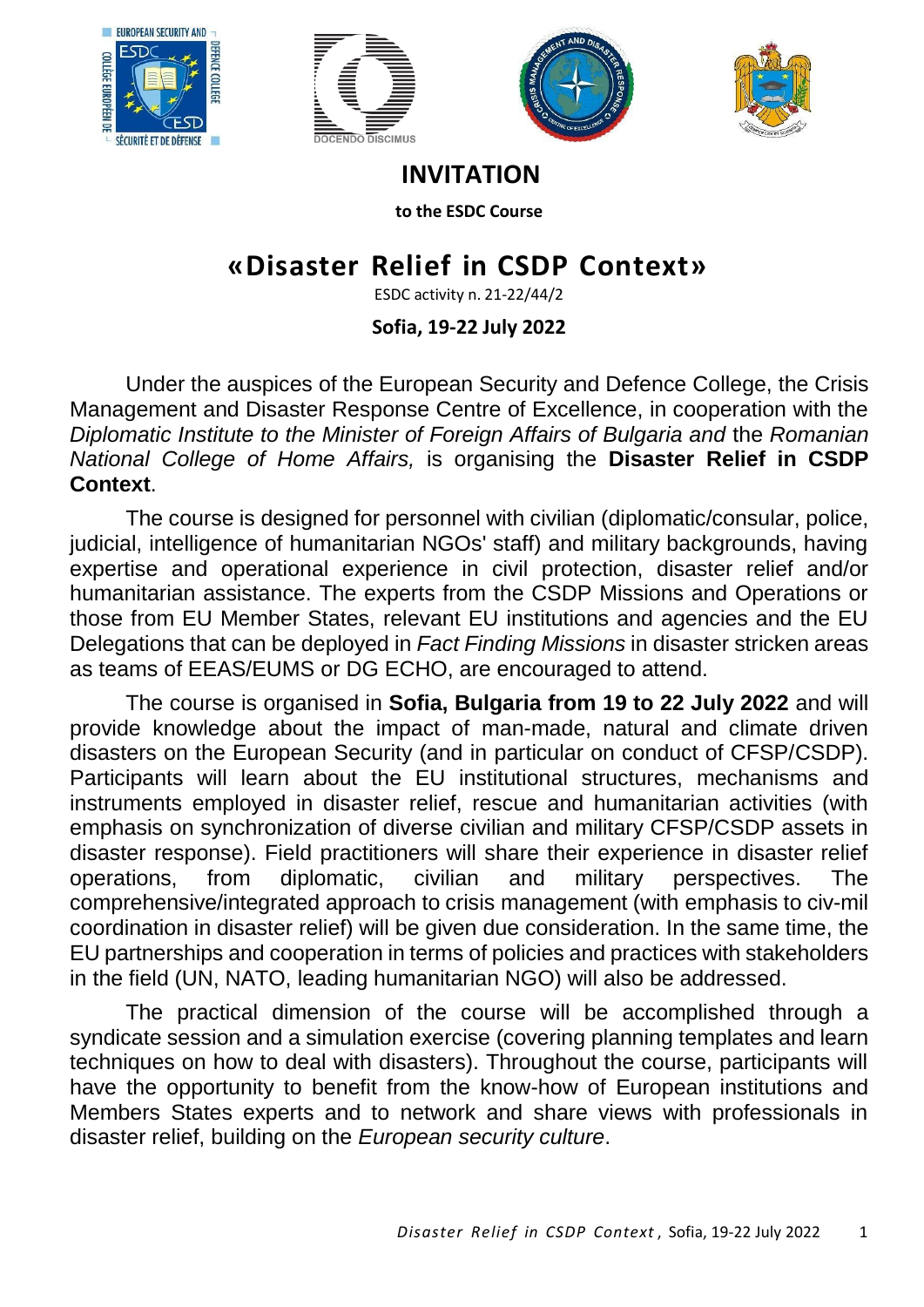It is therefore with great pleasure that CMDR COE and ESDC invite you to nominate suitable candidates for the ESDC course on **Disaster Relief in CSDP Context**. Deadline for registration is **10 June 2022**.

The final programme and the detailed information will be provided to all confirmed participants.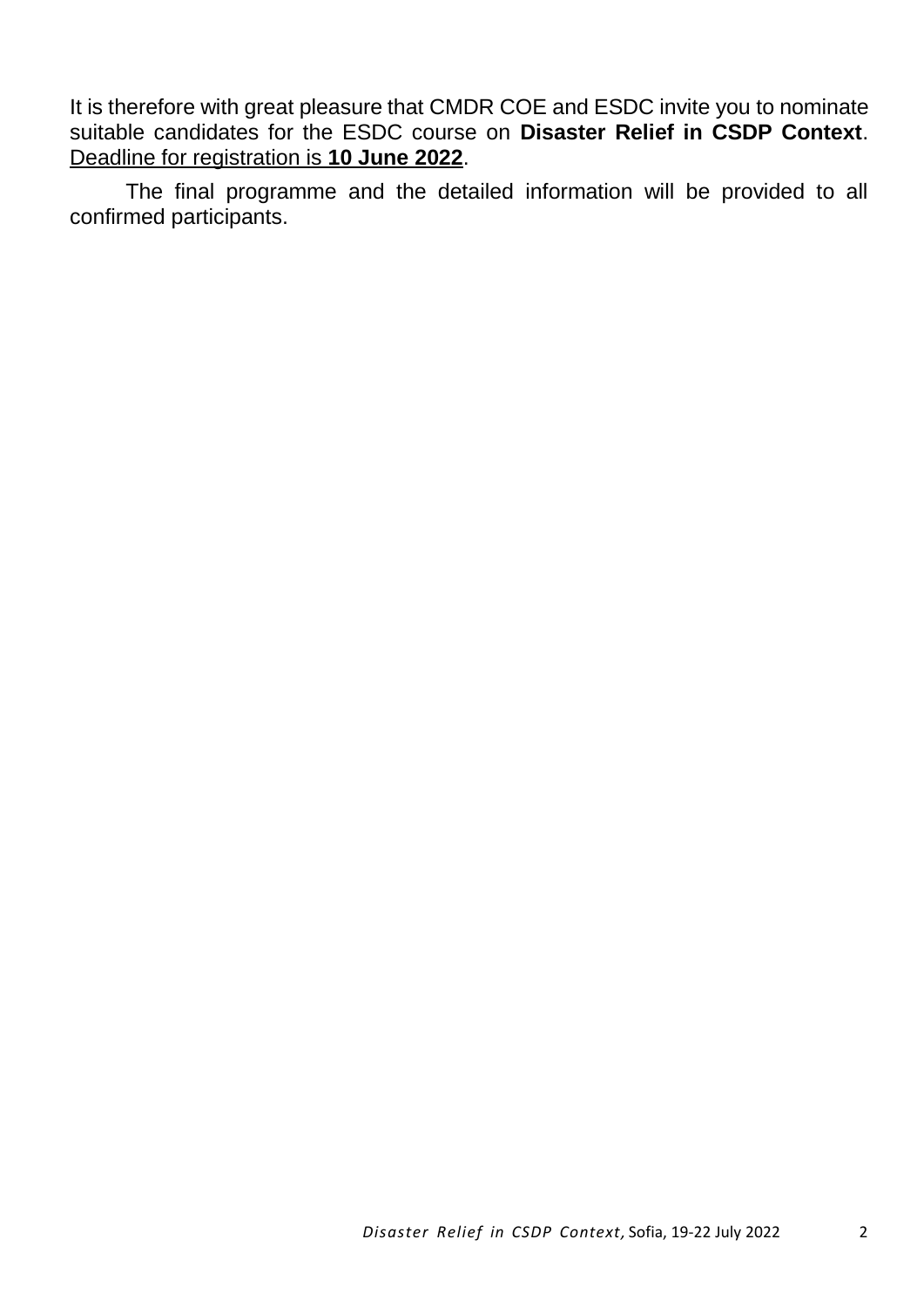







## **ESDC course: «Disaster Relief in CSDP Context» Sofia, 19-22 July 2022 Practical information**

- The training programme is open to both civilian and military personnel from EU Member States, relevant EU Institutions and Agencies, CSDP Missions and Operations, and International Organisations. The course could host up to 35 participants in total.
- The language of the CSDP will be English without translation.
- Attendance of the course is mandatory at all times; **a certificate** signed by the HR/VP will be awarded to participants who complete the course, **including the e-learning phase.**
- Applications from the EU MS and institutions are to be filled out by the national ENLIST nominators via the ESDC secured registration system <https://esdc.europa.eu/enlist/login> no later than: **10 June 2022.** A list with relevant ENLIST nominators can be retrieved from the ESDC website at <https://esdc.europa.eu/nominators/> .
- Applications from other than EU Member States should be sent directly to the ESDC Secretariat at [SECRETARIAT-ESDC@eeas.europa.eu,](mailto:SECRETARIAT-ESDC@eeas.europa.eu) indicating the full name of the candidate (as in official documents used for accessing course venue), the **personal e-mail address** (functional mailboxes will not be accepted), the institution and the reason how this course benefits the applicant.
- The course consists of an eLearning part on the eLearning platform of the ESDC and a residential part, both parts being compulsory. The **eLearning session** will be available with effect from **20 June 2022**. The topics during the residential module will be explored in an interactive manner, in sessions followed by Q&A, as well during a panel discussions and team works.
- The residential module of the course will be hosted at the CMDR COE Premises, 34A Totleben Blvd., Shipka hotel, Sofia, Bulgaria (details and directions available in the CMDR COE's website [https://www.cmdrcoe.org](https://www.cmdrcoe.org/) ).
- **On Tuesday 19 July 2022**, participants are expected at the Shipka hotel between **8.15** and **8.45** for registration and the welcome package. Participants will receive a course badge and will be requested to wear the badge during the course. **The course opening is planned for 9.00**.
- All costs for international travel, transportation, accommodation and catering during the course shall be covered by the sending authorities. The participants are recommended to arrive to Sofia (Bulgaria) the latest on Monday, **18 July**